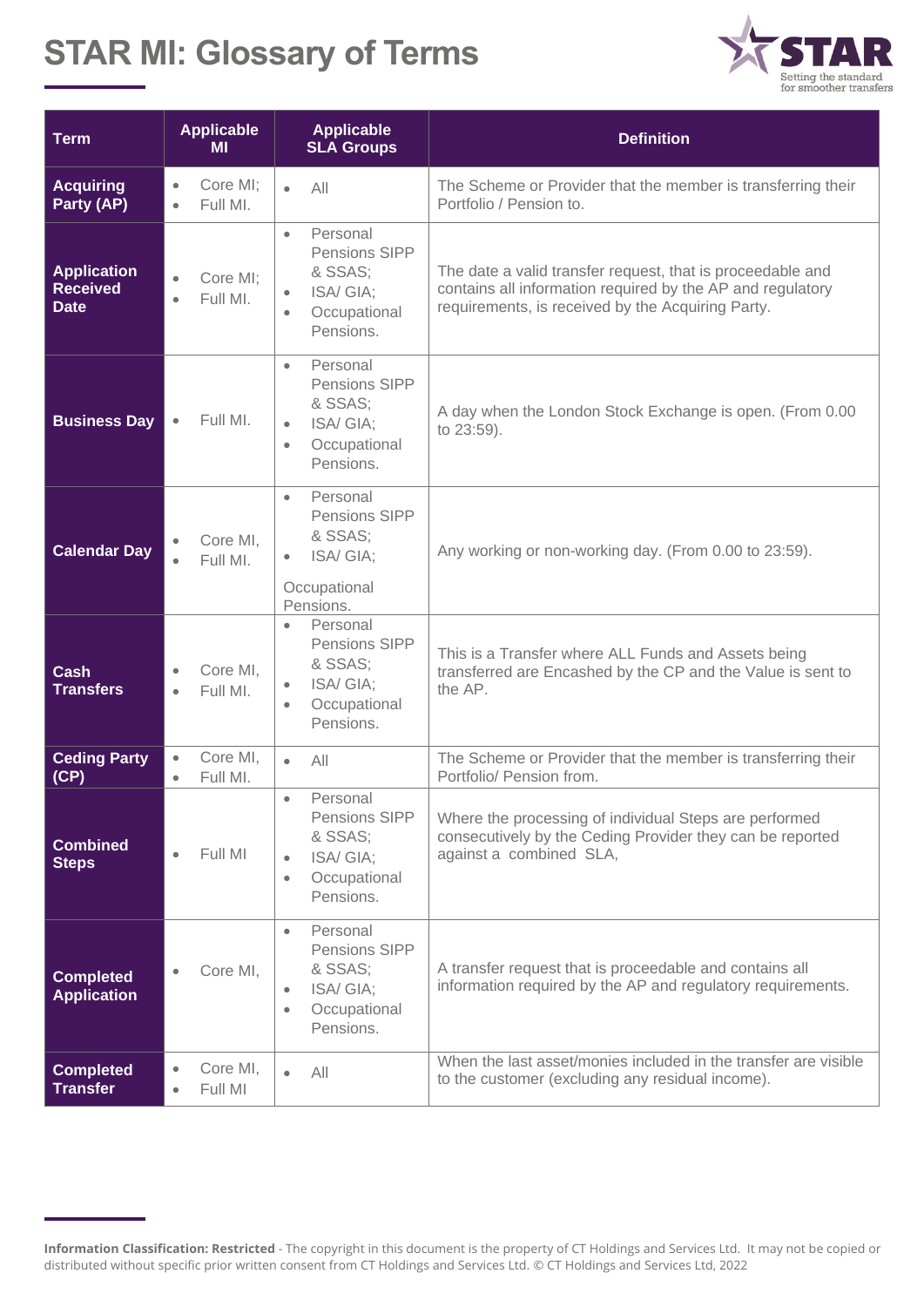| <b>Complex</b><br><b>Transfers</b>     | Core MI.<br>$\bullet$                          | Personal<br>$\bullet$<br>Pensions SIPP<br>& SSAS;<br>Occupational<br>$\bullet$<br>Pensions.                          | A "Complex Transfer" is identified by Origo as a Transfer with<br>a delay that has a reason of :<br><b>Awaiting Advice Certificate</b><br>$\bullet$<br>Awaiting final premium<br>$\bullet$<br>Awaiting income payment to apply<br>$\bullet$<br>Awaiting outstanding info.<br>$\bullet$<br>Awaiting retirement date<br>$\bullet$<br>Awaiting trustee authorisation<br>$\bullet$<br>Bankruptcy<br>$\bullet$<br>Delivery of Risk Warnings<br>$\bullet$<br>Disinvestment delay<br>$\bullet$<br><b>Divorce</b><br>$\bullet$<br>Earmarking<br>$\bullet$<br>Exceeding LTA with/without protection<br>$\bullet$<br>Pension sharing<br>$\bullet$ |
|----------------------------------------|------------------------------------------------|----------------------------------------------------------------------------------------------------------------------|-----------------------------------------------------------------------------------------------------------------------------------------------------------------------------------------------------------------------------------------------------------------------------------------------------------------------------------------------------------------------------------------------------------------------------------------------------------------------------------------------------------------------------------------------------------------------------------------------------------------------------------------|
| <b>Conversion</b>                      | $\bullet$ Full MI                              | · Asset Manager.                                                                                                     | This refers to the conversion of Asset Share Class during the<br>Transfer/Re-registration,                                                                                                                                                                                                                                                                                                                                                                                                                                                                                                                                              |
| <b>Customer</b>                        | Core MI,<br>$\bullet$<br>Full MI.<br>$\bullet$ | All<br>$\bullet$                                                                                                     | The Customer is the End Client and/or their Adviser.                                                                                                                                                                                                                                                                                                                                                                                                                                                                                                                                                                                    |
| <b>Electronic</b><br><b>Transfers</b>  | Core MI,<br>$\bullet$<br>Full MI.<br>$\bullet$ | $\bullet$<br>All                                                                                                     | Electronic transfers are defined as transfers initiated<br>electronically using an electronic messaging set (not, for<br>example by email) at a portfolio level or asset manager<br>transfer instructions received electronically.<br>(e.g. Actuare, Altus, Calastone, Origo or Allfunds Bank).                                                                                                                                                                                                                                                                                                                                         |
| <b>Fund</b><br><b>Calendar Day</b>     | Core MI,<br>$\bullet$<br>Full MI.<br>$\bullet$ | Asset Manager.<br>$\bullet$                                                                                          | A day when the Fund in question is open for Trading. The day<br>is from 0.00am to 23:59pm.                                                                                                                                                                                                                                                                                                                                                                                                                                                                                                                                              |
| <b>Manual</b><br><b>Transfer</b>       | Core MI,<br>Full MI.<br>٠                      | All<br>$\bullet$                                                                                                     | This a Transfer that is requested by means of a Paper or<br>online Application Form not submitted using an electronic<br>messaging set.                                                                                                                                                                                                                                                                                                                                                                                                                                                                                                 |
| Re-<br><b>Registrations</b>            | Core MI,<br>Full MI.<br>$\bullet$              | $\bullet$<br>All                                                                                                     | This is a Transfer where the Funds or Assets are re-registered<br>to be held by the AP rather than encashed, to prevent them<br>being out of market for any time.                                                                                                                                                                                                                                                                                                                                                                                                                                                                       |
| <b>Simple</b><br><b>Transfers</b>      | Core MI                                        | Personal<br>$\bullet$<br>Pensions SIPP<br>& SSAS;<br>Occupational<br>$\bullet$<br>Pensions.                          | A "Simple Transfer" is identified by Origo as a Transfer without<br>a delay or with a delay reason not specified in the list of<br><b>Complex Transfers</b>                                                                                                                                                                                                                                                                                                                                                                                                                                                                             |
| <b>Stop the</b><br><b>Clock Events</b> | Core MI,<br>Full MI.<br>$\bullet$              | Personal<br>$\bullet$<br>Pensions SIPP<br>& SSAS:<br>ISA/GIA;<br>Occupational<br>٠<br>Pensions.                      | Any event out with the control of the Step Owner, that will<br>prevent them from completing the End Point action within the<br>SLA.                                                                                                                                                                                                                                                                                                                                                                                                                                                                                                     |
| <b>Valid</b><br><b>Application</b>     | Core MI,<br>Full MI.<br>$\bullet$              | Personal<br>$\bullet$<br>Pensions SIPP<br>& SSAS;<br>ISA/GIA;<br>$\bullet$<br>Occupational<br>$\bullet$<br>Pensions. | A transfer request that is proceedable and contains all<br>information required by the AP and regulatory requirements.                                                                                                                                                                                                                                                                                                                                                                                                                                                                                                                  |